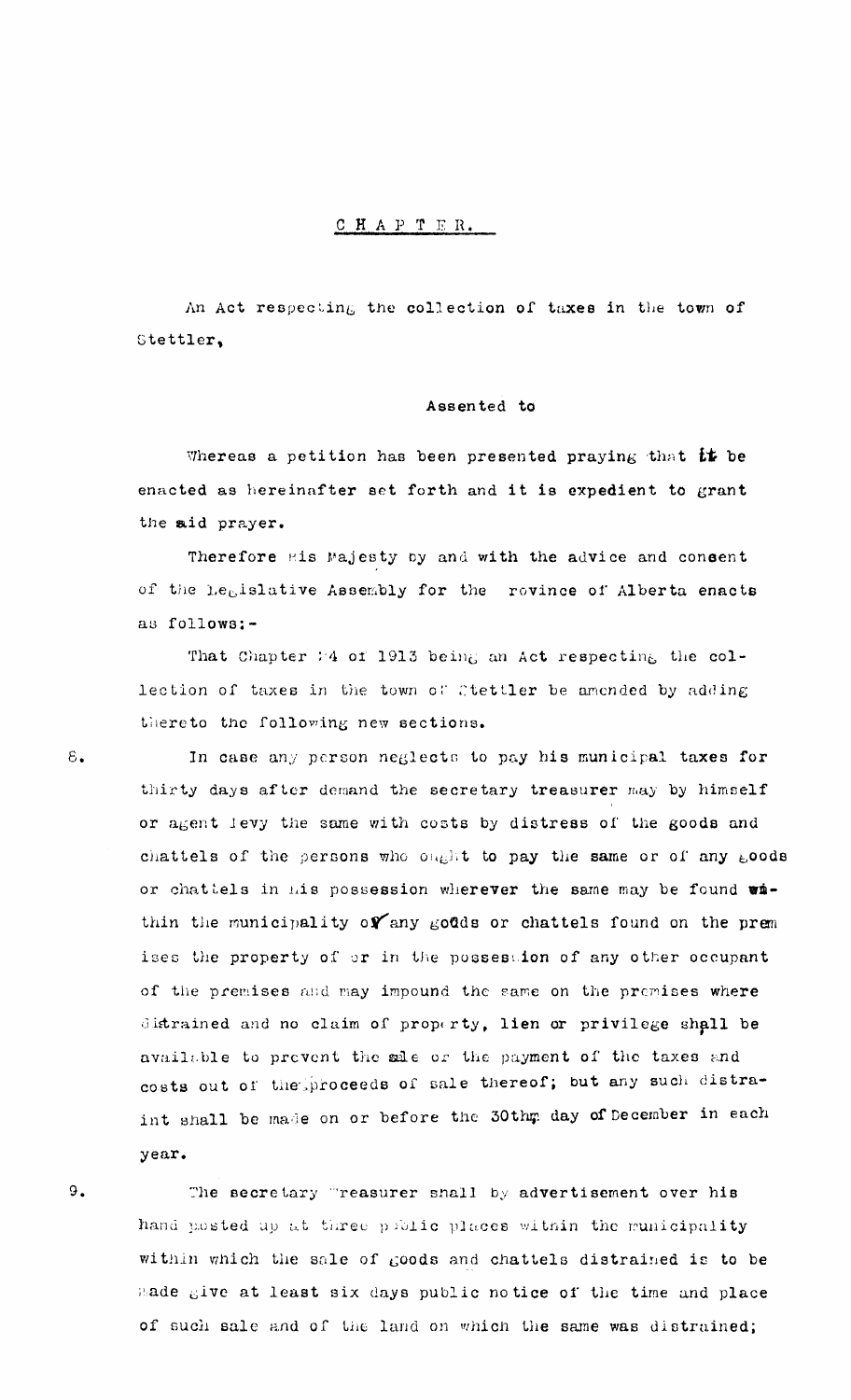and at the time named in the notice the secretary treasurer or his agent shall sell at public auction the goods and chattels distrained or so much thereof as may be necessary to pay taxes including costs and charges allowed by this Ordinance.

10. If the property distrained has been sold for more than the amount of taxes and costs and if no claim for the surplus has been made by any other person on the ground that the property sold belonged to him or that he was entitled by lien or fight to the surplus such surplus shall be returned to the person in whose possession the said property was when the distress was made or if such claim be made by the person for whose taxes the property was distrained and the claim is admitted the surplus shall be paid to the claimant.

If the claim is contested such surplus money shall be paid into the general fund of the municipality and shall be retained until the respective rights of the parties have been determined by action at law or by arbitration as provided in this Ordinance.

The costs chargeable for distress and sale shall be as follows:

Mileage going to and returning from the place of seizure each mile necessarily travelled.......................\$0.10 Taking care of property, the sum actually disbursed not

exceeding  $31.50$  per day

Notices of sale and posting up......................... 1.00 For selling, 5 per cent. of the amount realised not exceeding the amount of the taxes.

That all taxes en-personal property for the year A. D. 1913 which are in arrears may be levied by distress and sale of goods and chattels of the person who ought to pay the same or of any goods or chattels in his possession wherever same may be found within the municipality or of any goods or chattels found on the premises the property of or in the possession of any other

11.

12.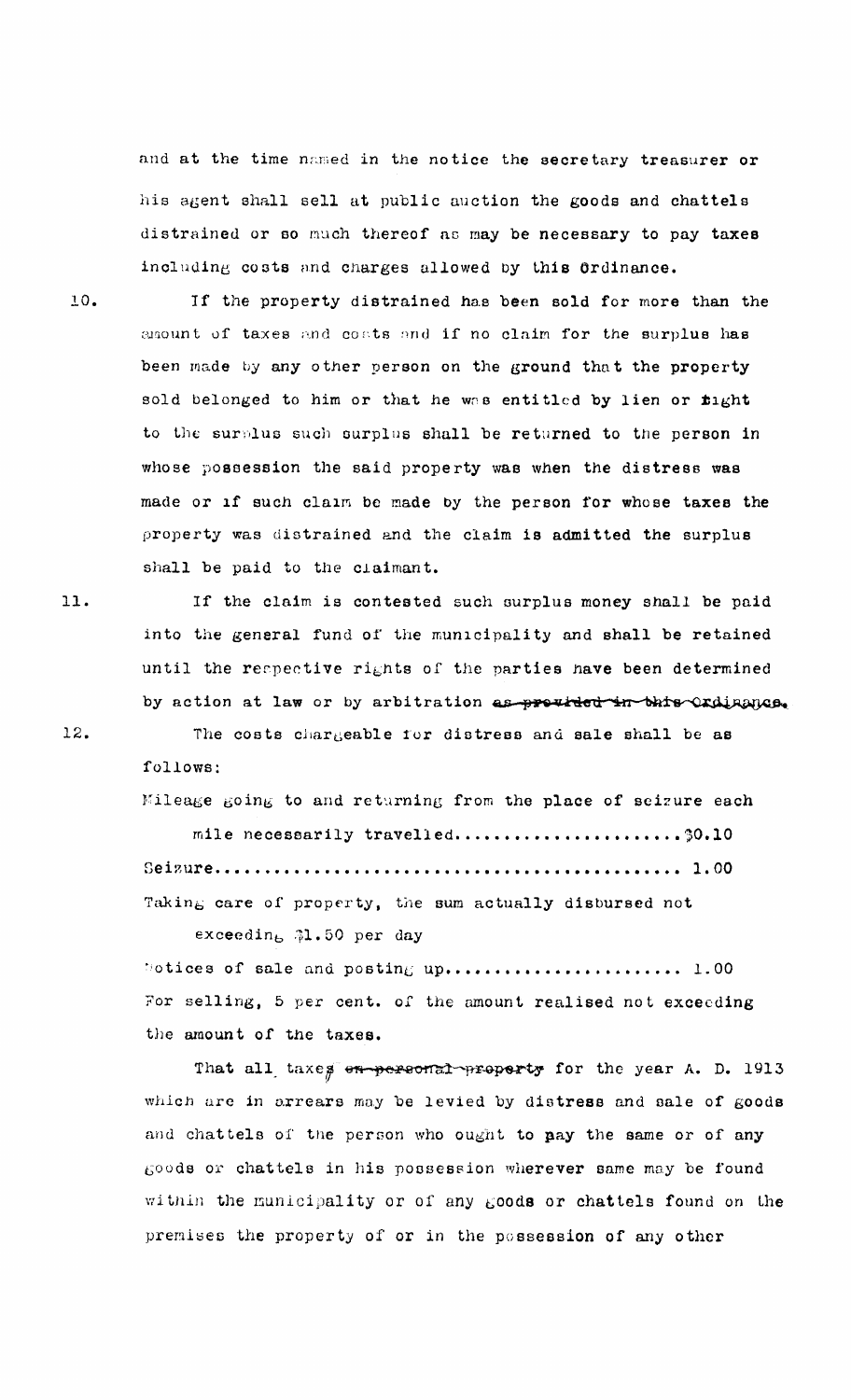occupant of the premises and the said goods and chattels may be impounded on the premises where distrained and no claim of property, lien or privilege shall be available to prevent the sale or the payment of the taxes and the costs out of the proceeds of the sale thereof but any such distraint for arrears of taxes on personal property. for the year 1913 shall be made on or before the 30th day of December A. D. 1914.